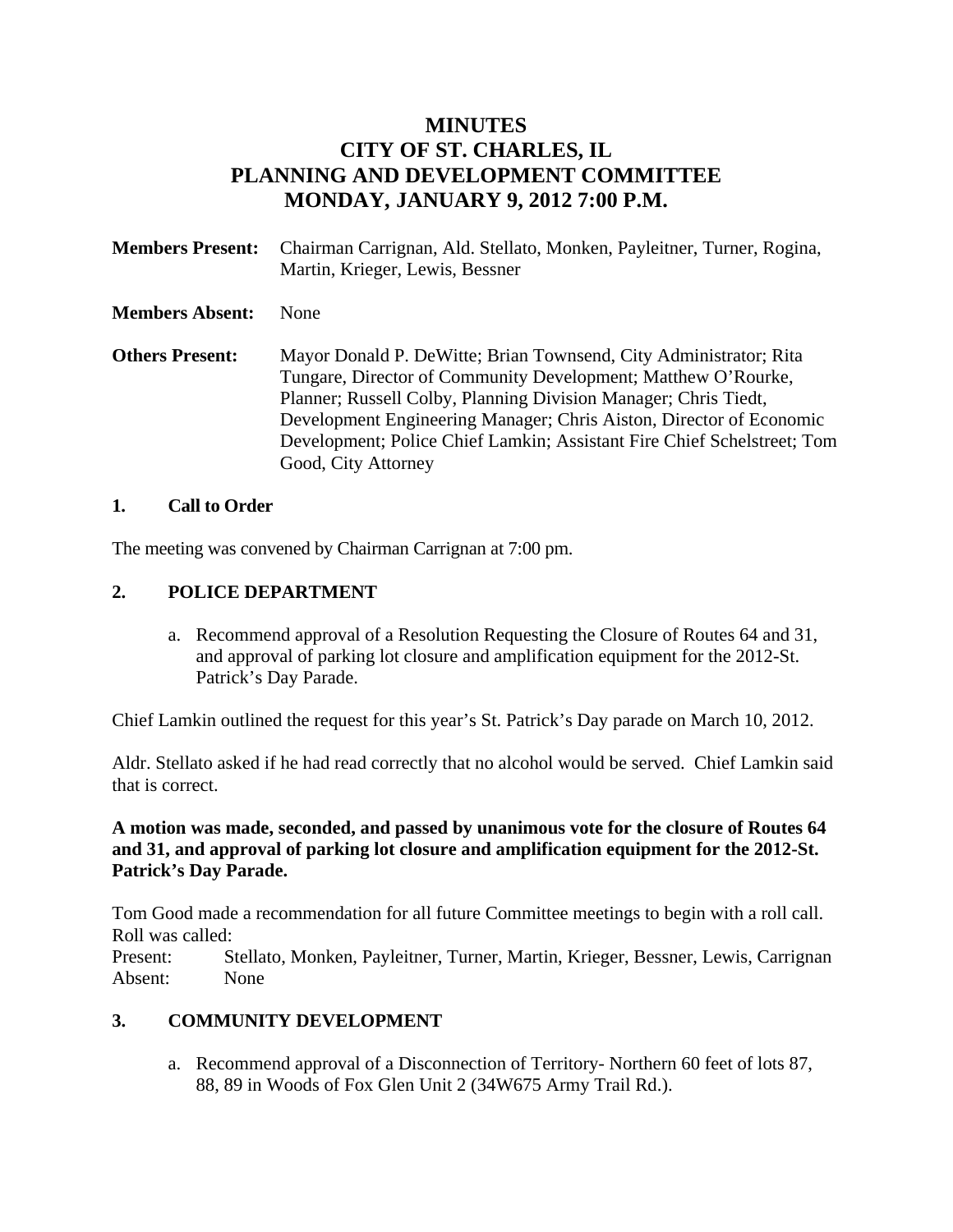Mr. O'Rourke presented the petition filed by James and Margaret Brown for Disconnection of the property, pursuant to the boundary agreement with the Village of Wayne.

**A motion was made, seconded, and passed by unanimous vote for the Disconnection of Territory- Northern 60 feet of lots 87, 88, 89 in Woods of Fox Glen Unit 2 (34W675 Army Trail Rd.).** 

b. Recommend approval of the execution of a revised Jurisdictional Boundary Line Agreement between the City of St. Charles and the Village of Wayne, Illinois.

Mr. O'Rourke presented that the Jurisdictional Boundary Line Agreement between the City of St. Charles and the Village of Wayne, dated February 22, 2011, would be revised with a new legal description to reflect the disconnection of property.

**A motion was made, seconded, and passed by unanimous vote for the execution of a revised Jurisdictional Boundary Line Agreement between the City of St. Charles and the Village of Wayne, Illinois.** 

c. Recommend approval of a Map Amendment, Special Use for Planned Unit Development, and PUD Preliminary Plan (Lexington Club PUD).

Chairman Carrignan explained the order in which the meeting would proceed. He said he did not expect a vote this night but that staff would be asked to take the information gathered from previous meetings, put it together in a staff recommendation for the next Planning  $\&$ Development meeting on Feb. 13, and then have a discussion amongst the committee and vote that evening.

Cindy Holler-Chair for the St. Charles Housing Commission-gave a history of the Inclusionary Housing Ordinance which was passed several years ago. She said in the meantime several developments have come before the Commission that have special circumstances that are market driven, which need occasional exceptions. She said the Housing Commission got together and tried to find another tool for Lexington's site, which presents a number of unique challenges, to propose to the Committee for consideration in terms of making sure that St. Charles work force was affordably housed. She said there are commonly used programs in the Fox River Valley area that can help increase the affordability to developers and stated that she herself is an affordable housing developer and has used the programs and knows how they work. She said if developers take the time to apply and seek help to use them, they can deliver the type of affordable housing that is wanted. Ms. Holler said there was a draft recommendation made to staff with suggestions for the Lexington developers to create affordable units on their site.

Aldr. Bessner asked within the framework of the Housing Ordinance, how does the City go about using other tools without setting precedence for future developments. Ms. Holler said in this particular instance the developer is not using the density bonuses that were anticipated in the Inclusionary Zoning Ordinance and therefore they will need other tools to create affordability. She said the Housing Commission had come up with another plan that would have an accountability mechanism around it to be sure that this happens.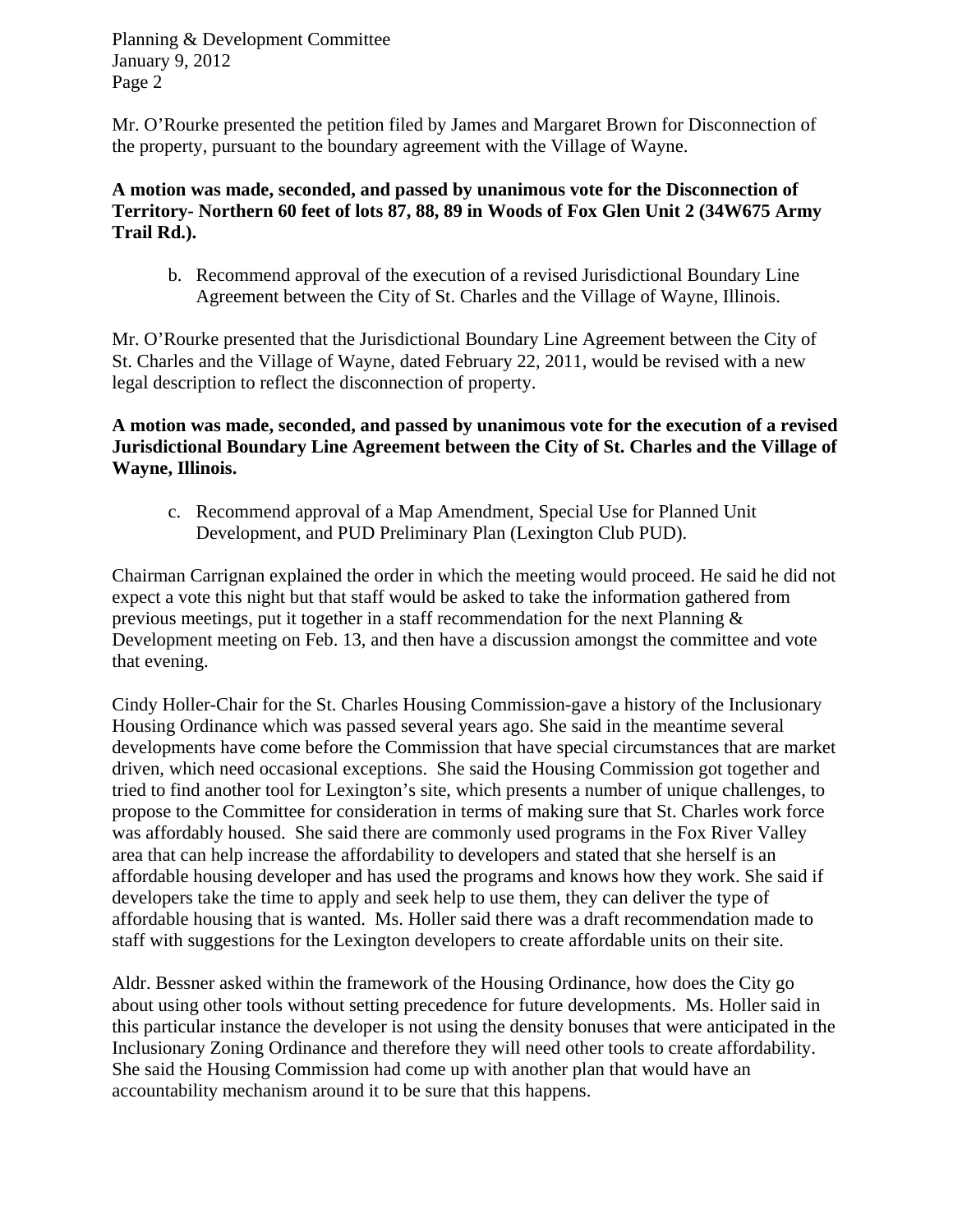Chairman Carrignan said because of the property's uniqueness, the enforcement of anything that deviates from standard procedure is something he would like to hear about.

Ms. Holler said the Housing Commission listed seven programs that developers could use and mentioned a few: Illinois Donation Tax Credits, Illinois Housing Trust Fund and Low Income Housing Tax Credits. These programs sometimes have annual or semiannual openings for applications for funding and any development team could apply if they want to create affordable units.

Aldr. Carrignan said because there is no rental housing in the development, the Low Income Tax Credit would not be available. Ms. Holler said that is correct, unless they decided they wanted to make affordable units or choose to do that on another site.

Aldr. Turner said given that the City is at a level of 16% for affordable housing and that he thinks the market will put that number up in the future, he asked how Ms. Holler felt about the fee-in-lieu instead of constructing affordable housing. Ms. Holler said she felt unprepared to answer the question in terms of the Lexington proposal because she doesn't know the economics of the deal, but that she feels fee-in-lieu, inclusionary zoning and the plans the Housing Commission is proposing are all tools the City should have.

Aldr. Turner asked if the Housing Commission is comfortable with not getting money for the fee-in-lieu for the future. Ms. Holler said that the fee-in-lieu doesn't build out affordable units; it creates money in the bank and they would prefer to see the units built as opposed to taking money.

Chairman Carrignan asked what types of tools are available for the City to ensure that there is some affordable component going forward. Ms. Holler said that when developers propose to build something in the City, under this type of proposal, the developer would give some sort of a plan of how many units will be targeted, what plans will be used, why they feel they are eligible and the dates the application process happens. Ms. Holler noted that the programs are very competitive, but that she knows many of the programs are searching for communities like St. Charles, where there is so little affordable housing. She said after a developer proposes a plan and as a redevelopment agreement is put together, there should be regular check-ins by the developer, including submitting copies of proposals that have been submitted. Benchmarks can be written into the redevelopment agreement so developers can be monitored. Chairman Carrignan said his understanding is a lot of those funds are appropriated and allocated on a yearly basis. Ms. Holler said yes, but they are all different, but sometimes the readiness of the project has a lot to do with acquiring the money.

Chairman Carrignan then moved to the comments portion of the meeting.

David Amundson-500 Cedar St.-said he spent a lot of time on the phone with the IEPA, and asked Mr. Huff if the Tier 2 numbers had been run for the site yet. James Huff- Huff & Huff Inc.-said they had not. Mr. Amundson asked when the numbers are run, what is the anticipation that the result will be favorable and that the remediation objectives have already been met. Mr. Huff said the City has a city-wide ground water use limitation ordinance which is not part of a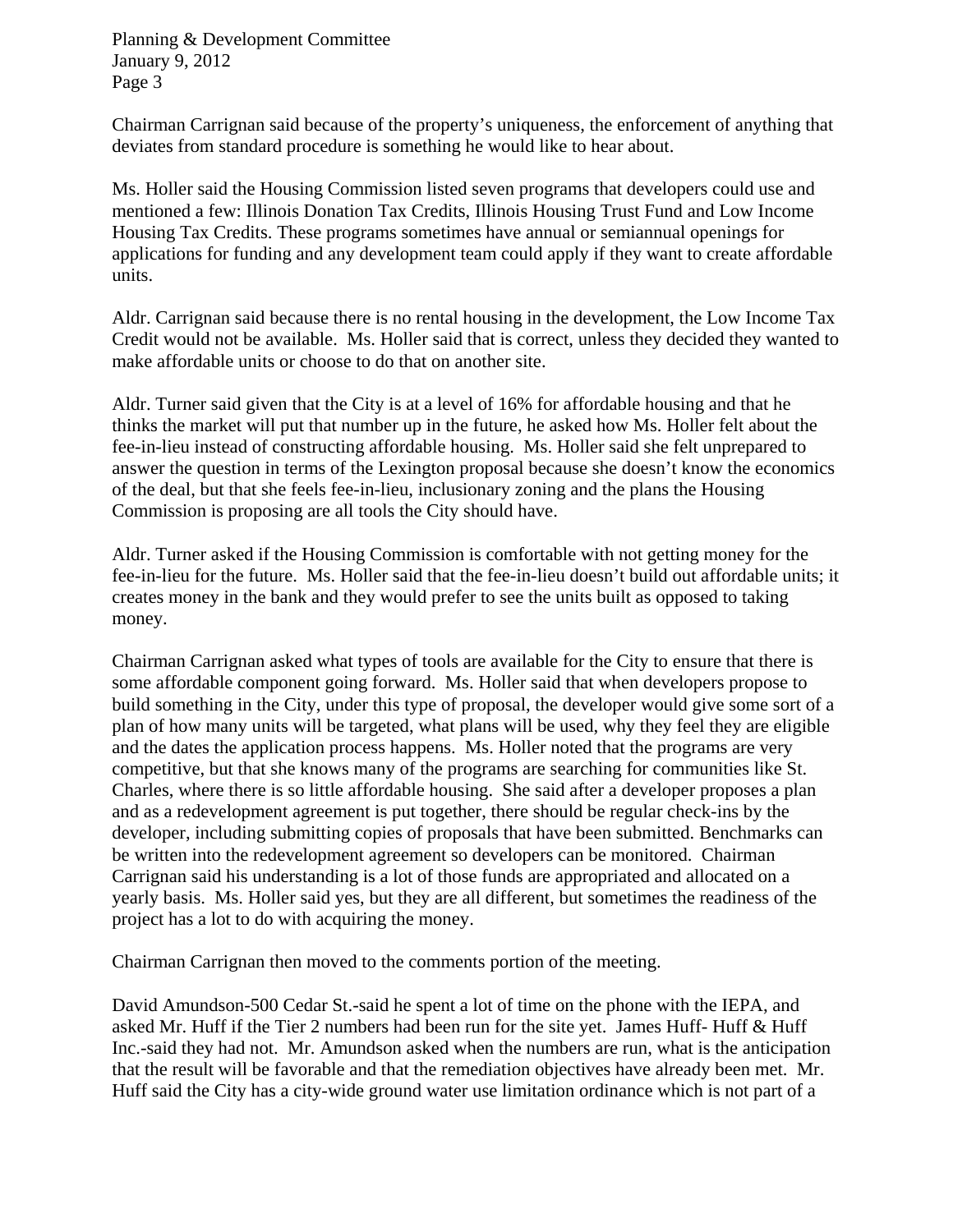Tier 2 and is a more sophisticated mathematical modeling effort. He believes that will be the primary mechanism other than the Tier 1 look up tables.

Mr. Amundson asked about the UST fund to provide reimbursement for remediation. Mr. Huff said the UST fund is available for motor fuel; it's not eligible for heating oil tanks or other oil tanks. They have to be properly registered and the City would have had to have been the owner at the time of release. Therefore UST funds are not an eligible path.

Mr. Amundson said in reading the report, it reads that there is the potential for no necessary remediation in RECs 1,2,3,10 and 11; RECs 3 and 10 show that there is garbage, solid waste, in those spaces, but nothing potentially that needs to be remediated; REC 4 which is UST gasoline; REC 5 which is UST with panapol; and RECs 6, 7, 8 and 9, which is heating oil. He asked on a scale of level of 1 being his backyard and Love Canal being a level 10, where the complexity of the site rates. Mr. Huff said this is not a highly toxic site and he feels the biggest issue is the fill with the fibrous waste material. The fill does not require any remediation under the testing program, but from a structure point of view, the plan is to remove the fibrous material. There have been releases from the tanks and his experience with oil tank release is that the oil does not migrate more than a foot or two outside of the cavity. The gasoline tank has migrated further but it is not a significant gas release.

Mr. Amundson said regarding the developer going forward with a 12-month window to start construction, that Des Plaines had a similar experience with Lexington requesting extensions. He asked if approval is granted, will ground be broken in 12 months, and if not, will there at least be a clean-up of the mess that is currently there. Chairman Carrignan mentioned the First Street project as an example of granting extensions and stated that is was necessary due to the economy. Mr. Amundson agreed but noted that First Street was at least graded and seeded. Moises Cuikerman- Lexington Homes-said until the last extension they had received from Des Plaines, they were not aware the site needed to be cleaned. The clean-up was due to "flydumping". They have begun cleaning it and seeding will begin when weather permits.

Jason Warden-517 Cedar St.-said it's good that things are improving and properties are being purchased because this site has been sitting for years, but Lexington Homes has demolished the site and has money to acquire other properties, but no money to maintain the site they own. He wants to know why the rubble has not been cleaned up, with it being 50 degrees outside. He asked why the city feels Lexington would be responsible to move forward on the development when they are not even taking care of what is currently owned. Ms. Tungare said the City Code requires that property be maintained in a safe and secure condition and that some efforts have been made by the developer working with city staff to secure the property, but it would be the Council's prerogative to request the developer to clean up the site immediately. Mr. Warden asked if a request by the City had been made to clean up the site. Ms. Tungare said the request to clean up debris has been held off on with due consideration to the fact that the developer is in the midst of an entitlement process before the Planning & Development Committee and at this time if there are orders for clean-up by City Council, it can be required of the developer. IEPA would require environmental clean-up and remediation of the property, but there is a fine line with ensuring clean-up while not causing additional disturbance to the site. Mr. Warden asked if there will be a recommendation for clean-up, and said he would like to see clean-up before the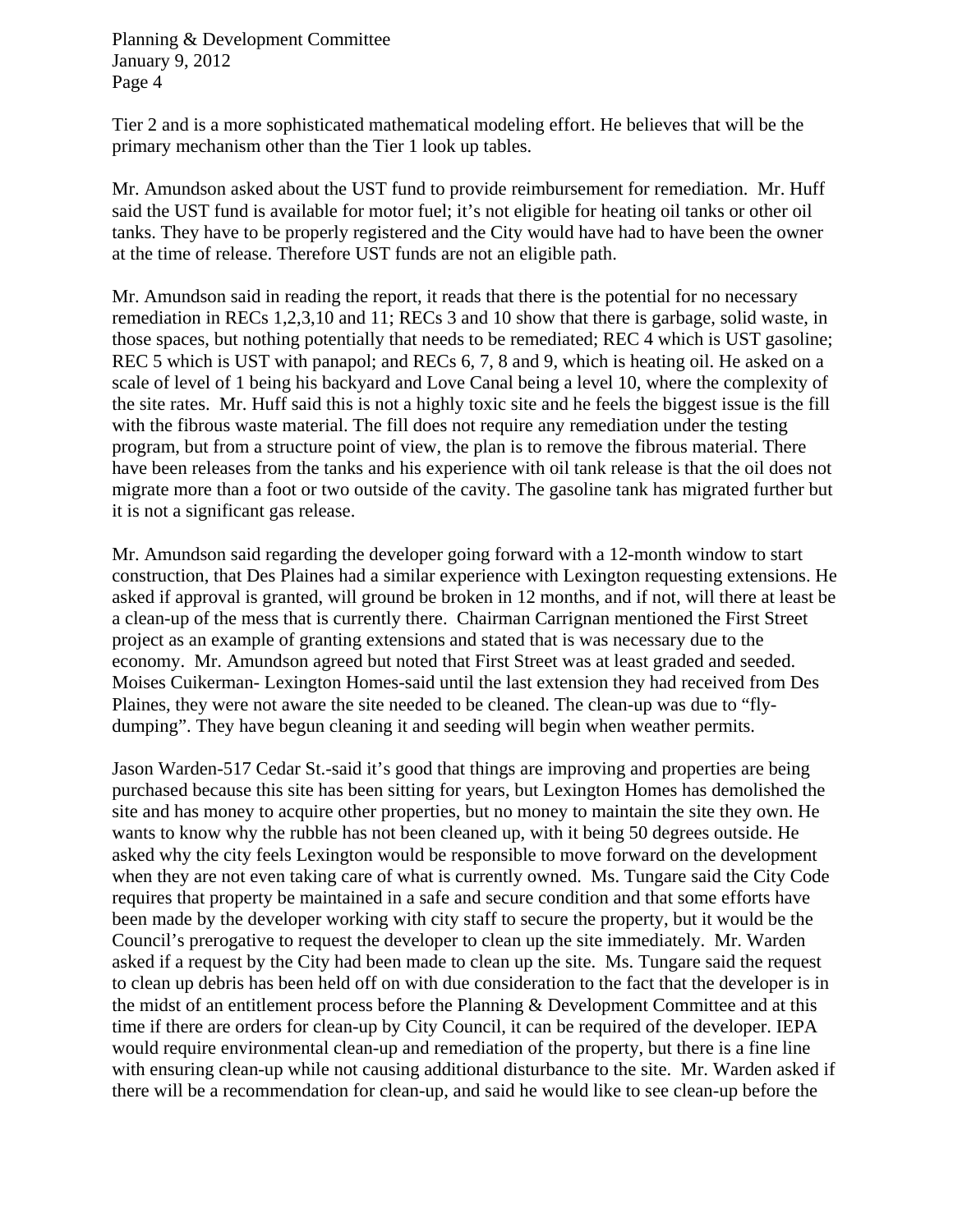project is approved. Chairman Carrignan said it is the prerogative of the Committee when a motion is made to make that a condition.

Ronald Rudnick-620 State St.-asked if the City has considered the impact on the utility infrastructure and that the water pressure in the neighborhood is poor right now. He wanted to know if the City plans to upgrade the system. Mr. Tiedt said the City has conducted water modeling to see how the site would impact the existing system and the developer has agreed to increase the watermain size through their subdivision to help improve the reliability of the system and existing deficiencies.

Mr. Rudnick asked if there would be basements, how many bedrooms and the pricing for the proposed buildings. Mr. Cukierman said single-family and townhomes will have basements, row homes will not. The townhomes will have 2 bedrooms, 2 convertible to 3, and 3 bedrooms; the single-family will have 3 bedrooms with an option for  $a 4<sup>th</sup>$ . He said the prices will range from \$255,000 to \$454,000 for a single-family home. The townhomes will range from \$275,000 to \$320,000 approximately but after construction these prices could change.

Mr. Rudnick referred to an article in the Daily Herald on Jan. 6 regarding contamination and the article stated that there would be rental units on the property and that concerned him. Chairman Carrignan said in the 5 years this project has been around he has never heard the word rental involved for this property.

Amy Anderson-109 S.  $7<sup>th</sup>$  St.-said she would be directly impacted by the development and that traffic and travel patterns have already increased on  $7<sup>th</sup>$  and also on State. She said she has small children and is concerned about what factors will be placed to ensure safety due to the traffic. Luay Aboona-KLOA-Traffic consultant for Lexington Homes-said a traffic study has been conducted that looked at the impact of the development. City staff has reviewed the study and has found that the proposed development will generate less traffic than industrial use; will not have a negative impact; and can be accommodated by the street network and connection points that will be provided. Ms. Anderson asked if there will be additional outlets other than  $7<sup>th</sup>$  St. Mr. Aboona said there will be connections to  $9<sup>th</sup>$ ,  $7<sup>th</sup>$  and Mark St. that will go into the Lexington property.

Ms. Anderson asked if the City will instate some type of parking permits for  $7<sup>th</sup>$  St. so that residents with private homes can park within their own parkway especially during festivals. Chairman Carrignan said that would be part of the Committee discussion. He said he cannot guarantee that but now that it has been brought up it will be noted. Ms. Anderson said if there is something she can do to further advance that she would do so.

Ms. Anderson asked what the impact on the school system would be and if they are prepared. Chairman Carrignan said the school district is aware and are part of the TIF program and questions regarding whether the School District is prepared would need to be referred to them.

Aldr. Turner said concerning  $7<sup>th</sup>$  St. some assumptions are being made in regard to widening the street to dedicate a left turn lane to Rt. 64. Mr. Aboona said they were asked to look at what could be done at that intersection to improve it and they came up with either adding a south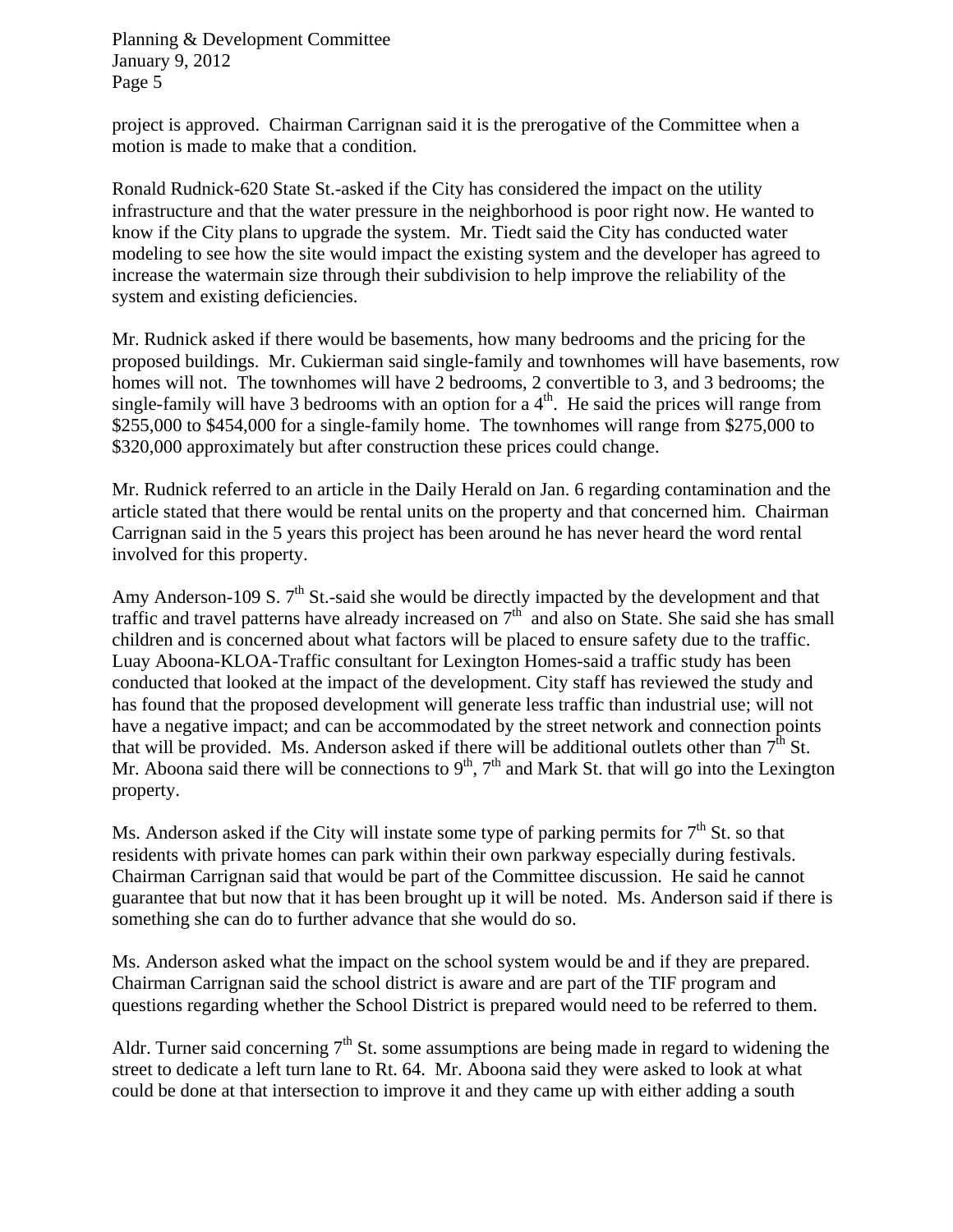bound right hand turn lane or a south bound left hand turn lane, and it was pointed out in the memo that there are right of way constraints to accommodate the widening. Aldr. Turner said if none of the improvements happen, the street will be classified as a failure for having the traffic coming out of Lexington. Mr. Aboona said the intersection analysis as it stands now shows that it will continue to operate overall at an acceptable level of service. He said there are spikes in traffic especially with school in the morning, but that is only for a short period of time. Aldr. Turner asked who would pay for the road changes to make this a more efficient intersection. Mr. Aboona said from an impact standpoint, the development is not generating a significant amount of traffic to warrant any improvements to the intersection, and if there are concerns at this intersection, it is due to existing operations and school traffic, especially in the morning, and with or without the development, if the City has any desires to improve the intersection, it was asked that an additional traffic study be done.

Ms. Anderson said she hopes that the Council looks at the traffic patterns and notes the children and schools in the area and adding homes in the area will impact the traffic.

Justin Neidel -105 N. 7<sup>th</sup> St.-asked if the traffic consultant was independent and the date when the study was done. Chairman Carrignan said he is an independent certified traffic engineer. Mr. Aboona said the study was dated June 16, 2011. Mr. Neidel asked if additional studies had been done since the addition of the bus depot. He said the busses are not allowed to make left hand turns and they use Dean St. and then  $7<sup>th</sup>$  as a way out and that he cannot see how traffic would stay the same with adding houses to the neighborhood. Chairman Carrignan said anecdotally speaking he was at that exact intersection in the morning between 7:15 and 7:45 and every bus he saw was a District 303 bus.

Mr. Neidel said with 144 units being built, they feel the traffic will not change in any way. Chairman Carrignan said the comparison is the permitted use to what it's going to be. Mr. Aboona said yes, one element of the study was a comparison between the permitted zoning versus what is being proposed and it shows very clearly that industrial use would have a bigger impact; but there was also a study to look at the impact of the development as it stands. He said he is not suggesting there will not be an impact, but the study demonstrates that the impact will not be significant enough for the intersection of  $7<sup>th</sup>$  and Main to fail, it will continue to operate at acceptable levels of service.

Cheryl Hansen- 205 N.  $9<sup>th</sup>$  St.-asked if 9th St. will be widened to make room for traffic and if a 3-way stop will be added. Chairman Carrignan said the contention right now is the current infrastructure will handle the traffic that will be generated out of the subdivision and in regard to the 3-way stop, that would be something the Committee would address and look at. Ms. Hansen asked if the density of the subdivision could be decreased. Mr. Cukierman said the density had already been dropped from 175 to 144 and the level of current density is within the ranges of the Comprehensive Plan adopted by the city in 2008.

Ms. Hansen said with all the homes and town homes for sale all over the City, she asked why Lexington feels theirs will sell and if they do not, will they look at rental housing. Mr. Cukierman said they have a marketing strategy and there will always be a group of buyers who prefer new housing over older stock. If the units did not sell, it has never been discussed to make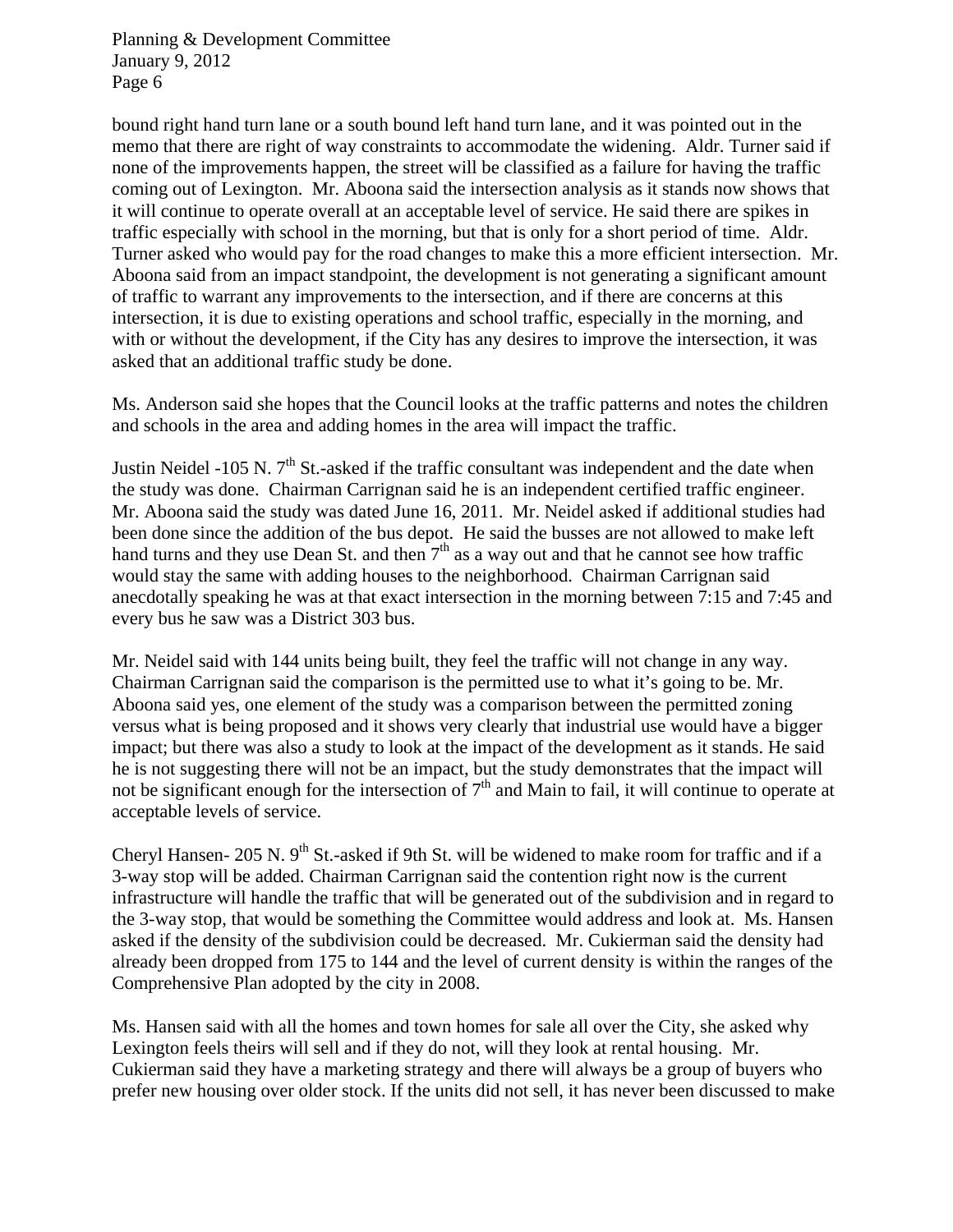it rental housing, and if they were looking at that option, it would have to be brought back to the City to start the process all over again.

Ms. Hansen said her street has no curb and is falling apart and wanted to know if curbs will be added. Chris Lindley-Wills Burke Kelsey Assoc.-said there is negotiation with the City regarding improving  $9<sup>th</sup>$  St. within the development and along the frontage of the property as well. Ms. Hansen asked who would pay for that. Mr. Tiedt said it is a recommendation of staff to have the developer improve  $9<sup>th</sup>$  St. north of State St. with curb and rebuild the street by the time the construction is complete.

Jhennifer Amundson-500 Cedar St.-said regarding the number of units being added to the already ponderous amount of housing for sale right now, there are 192 properties for sale in the city limits for exactly the price that has been quoted for the proposed units. She asked the committee what they feel their responsibility is to the number of people in town who have homes on the market and she feels there will be potentially devastating economic repercussions for years to come. Chairman Carrignan said the question is very valid but the focus for the evening's conversation is on the specific property and that the deliberation process will occur at the Feb. 13 meeting, where a motion will be made after staff comes back with a report and there is a debate and discussion.

Andy Subject-223 Auburn Ct. – President of the Timbers Homeowners Association-asked if the stormwater and waste sewage for the project will be connected to the existing system. Mr. Tiedt said the developer will be constructing its own stormwater management system within the site and the sanitary sewer system will be connected to the existing infrastructure in the area. Mr. Subject asked if the developer's system and the current system go to the pumping station near Salerno's. Mr. Tiedt said yes. Mr. Subject mentioned water issues in his area and asked if there has been an impact study in reference to the additional sewage. Mr. Tiedt said December 17, 2010 the City hired WBK to perform a sanitary sewer evaluation to identify any impacts of the development on the existing system and generally speaking it was identified that the sanitary sewer flow generated by the development in dry weather conditions posed no impacts on the overall system. Mr. Subject asked if during a rainstorm or rainy period if it could have an impact. Mr. Tiedt said during any rainstorm the City's sanitary sewer system is susceptible to inflow and infiltration and that will happen many places throughout the city and reasons are old infrastructure and point repairs. Mr. Subject asked if there is any plan to improve the infrastructure along Rt. 31 or the pumping capabilities. Mr. Tiedt said not to his knowledge.

Rob Fisher-203 N.  $9<sup>th</sup>$  St.-said in regard to traffic and safety, there are no sidewalks and he wanted to know whose burden is this and who makes the determination if a sidewalk is installed. Chairman Carrignan said his understanding is because it doesn't actually touch the property that is being dealt with that it would come back to the Committee and Council and he would imagine it would be part of the conversation going forward. Mr. Fisher said the thoroughfare to the new development has no sidewalks currently and both on  $7<sup>th</sup>$  and  $9<sup>th</sup>$  there is bridge access, he expressed that sidewalks need to be accommodated for the new residents' connection to town. Mr. Fisher asked who is responsible for the traffic signage. Chairman Carrignan said we use the developers study and the City also brings in our own traffic consultants. Mr. Fisher said he hopes due diligence will be followed as it relates to signage.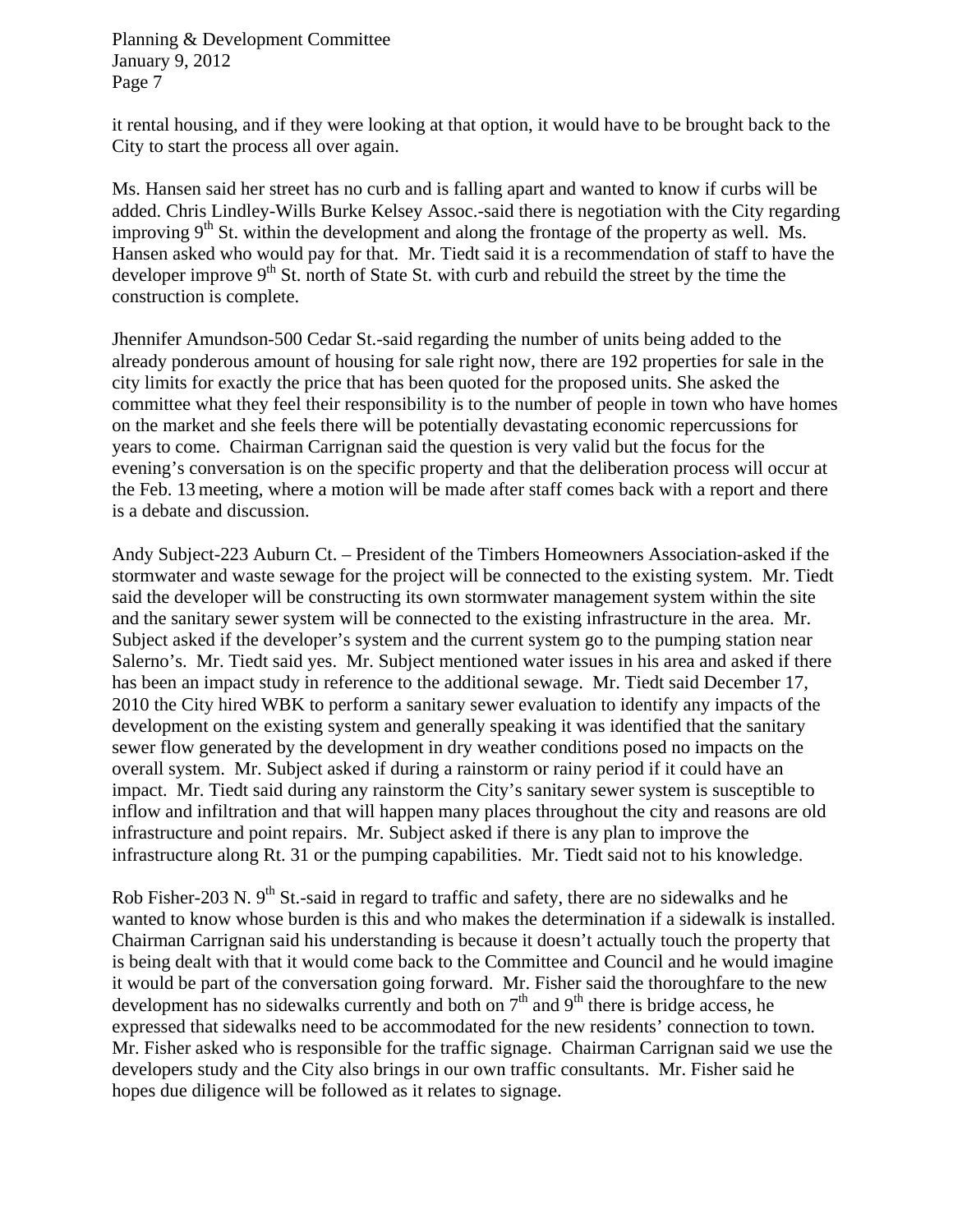Mr. Fisher asked why the TIF area encompasses such a large area versus just the development in question. Chairman Carrignan deferred the question to the TIF discussion on Feb. 6.

Joe Masiokas-23 N.  $7<sup>th</sup>$  St.-said there is more traffic on  $7<sup>th</sup>$  St. than there has ever been, primarily because after the light was put in on  $7<sup>th</sup>$ , which was needed for the schools, it became a bypass. He feels that the biggest reason that most people in the area are opposed to the project in addition to the density is the traffic. Mr. Masiokas asked if alternatives have been looked at because he feels traffic will definitely be impacted by this project and suggested putting an underpass from Sedgewick Circle to the site to divert the traffic.

Craig Bobowiec-508 Cedar St.-Asked why the traffic study shows zero traffic impact on 5<sup>th</sup> and  $4<sup>th</sup>$  street. Mr. Aboona said they have assumed some traffic will use  $6<sup>th</sup>$  and  $5<sup>th</sup>$  street and they feel the traffic will distribute itself more than is shown in the traffic study. In the study, traffic is highly concentrated at a couple of intersections more than it would be. The analysis is more conservative because it assumed more traffic using some streets more than others, but if traffic is distributed further, and uses  $5<sup>th</sup>$  and  $4<sup>th</sup>$ , then the impact will be distributed more evenly. Mr. Bobowiec said instead of the term "conservatively" shouldn't it be reality so City Council can make a true factual decision on the impact. He asked if estimates can be provided instead of zero. Mr. Aboona said it's not so much conservative as it is "worst case scenario", and it will all depend on where residents live and use the streets on a regular basis. Residents will learn in time what is the best route to get in and out, but he said they cannot account in a study where every car will come in and out; rather the major intersections were looked at and where the connections and impacts are located. Internally traffic will find its way in and out.

Mr. Bobowiec asked if in calculating the industrial car trips, was it considered that Applied Composites was half or more warehouse. Mr. Aboona said if the business underutilized the property, it's not necessarily what would be there for the long term. He said what was looked at was what could be built under the permitted zoning and not the previous use.

Mr. Bobowiec asked about the pedestrian walkway out to  $12<sup>th</sup>$  Street as an outlet out of the back of the subdivision. He asked if the retention pond was modified, could it be used for vehicles, instead of having every single car coming into the St. Patrick's neighborhood. Terry Smith-BSB Design- said the street connection is only shown as a potential and they do not control that offsite property. They do have a gap on the southwest corner of their property so if the opportunity arose at some point where the street could be extended, there are provisions on their property to do that. Topographically the retention pond cannot be tweaked because it's getting into a flood plain and it is a lot easier to align a pathway than a street.

Mr. Bobowiec asked who owns the creek. Mr. Colby said the creek meanders through a number of properties so there is no single ownership, but the water way may be under the jurisdiction of the Army Corp. Mr. Bobowiec asked but who maintains it. Mr. Tiedt said it's complicated, but sometimes when property lines are laid out they only go up to the edge of the creek or sometimes the center and it depends how things were platted and laid out to determine actual ownership. He said for State St. Creek, he believes the Army Corp. has jurisdiction.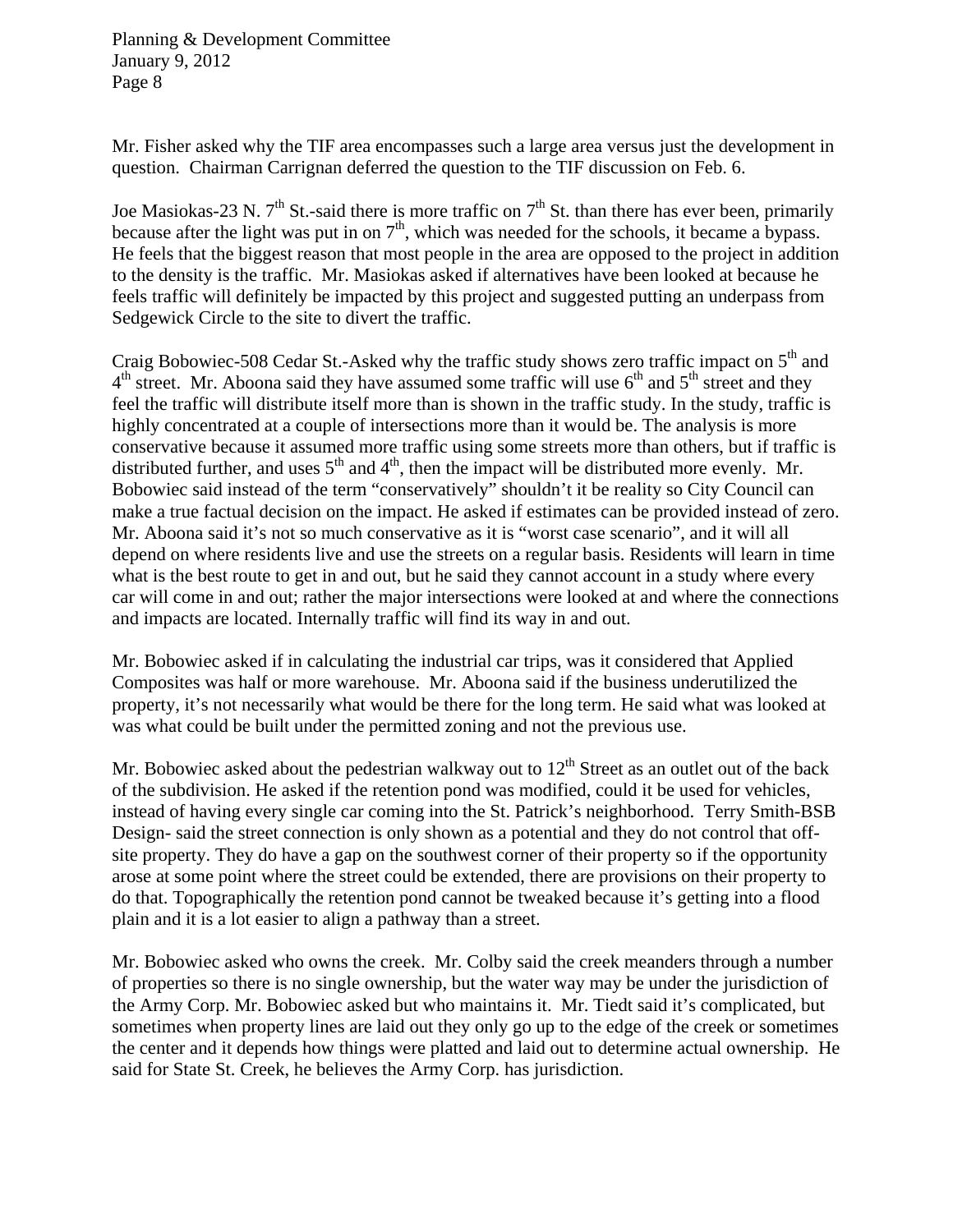Mr. Bobowiec said in regard to the concept of cleaning up the project and not figuring out what to do with the creek, he sees no point. He asked about the improvements being done to improve water pressure and asked if his water pressure would be improved. Mr. Tiedt said he would have to look at the water modeling study to see the impacts outside of the development because there are some low pressure and high pressure systems throughout the City. The City's long term plan is to connect a 10" main through the site to Dean St. and the developer has agreed to upsize the pipe through the development to help improve reliability when the City maintains the system. Mr. Tiedt said the studies done were to insure that there were no deficiencies in the system particularly looking at fire flows, and he suggested that if Mr. Bobowiec is having pressure issues that there may be an internal plumbing issue.

Mr. Bobowiec said in regard to the 400 person petition that was submitted, that it's not that they are against it as it was planned, but articulated several points and he hopes Committee will take careful consideration of the feelings of the neighborhood.

Chairman Carrignan called for a 5-minute break reconvening at 8:38PM.

Aldr. Krieger was absent for the remainder of the meeting.

Paul Ramont-1014 Dean St.-asked if when the retention ponds fill or if there is run off, is the water diverted to State St. Creek. Mr. Tiedt said the run off from the site enters into one of the detention ponds. He said when it rains, all of the water will go in right away and will be released at a controlled rate. Right now there is no detention in this area, so any run off runs directly to State St. Creek. An underground detention system is proposed for the row homes and will release into an existing stormsewer, which runs down and empties into State St. Creek. Mr. Ramont mentioned that the bottom 20ft. of his yard is useless due to the creek and that he hopes the engineering with the project will work out so he does not lose any more of his yard. Mr. Tiedt said part of the City staff review of the proposed development is to ensure that it does comply with the Kane County Stormwater Ordinance which the City adopted in 2001 and generally speaking they are in substantial performance with the Ordinance. Mr. Ramont said he hopes the Council pays attention.

Greg Bartosik-1018 S. Dean St.-Commented in agreement with his neighbor Mr. Ramont on the flooding issue and said it will continue and he would like for it to be addressed. He asked if St. Charles labor will be used to build any of this project and asked if the Council could put into writing that people who live in town be part of this and work on this project. Mr. Cukierman said that when the development starts the project will go out for bid and anybody who would like to bid is welcome to and he said he has already received phone calls from local contractors.

Mr. Bartosik asked if anyone has thought of using the rail for Metra and bringing people into town that way. Chairman Carrignan said he agreed and that would be wonderful, but right now he doesn't see that in the foreseeable future. Mayor DeWitte responded that the railroad is abandoned and owned by Union Pacific Railway.

Wendy Rozner-712 W. Main St.-asked if the developer had plans or thoughts on if a fire broke out and what the escape route is. Assistant Chief Schelstreet said the streets are standard width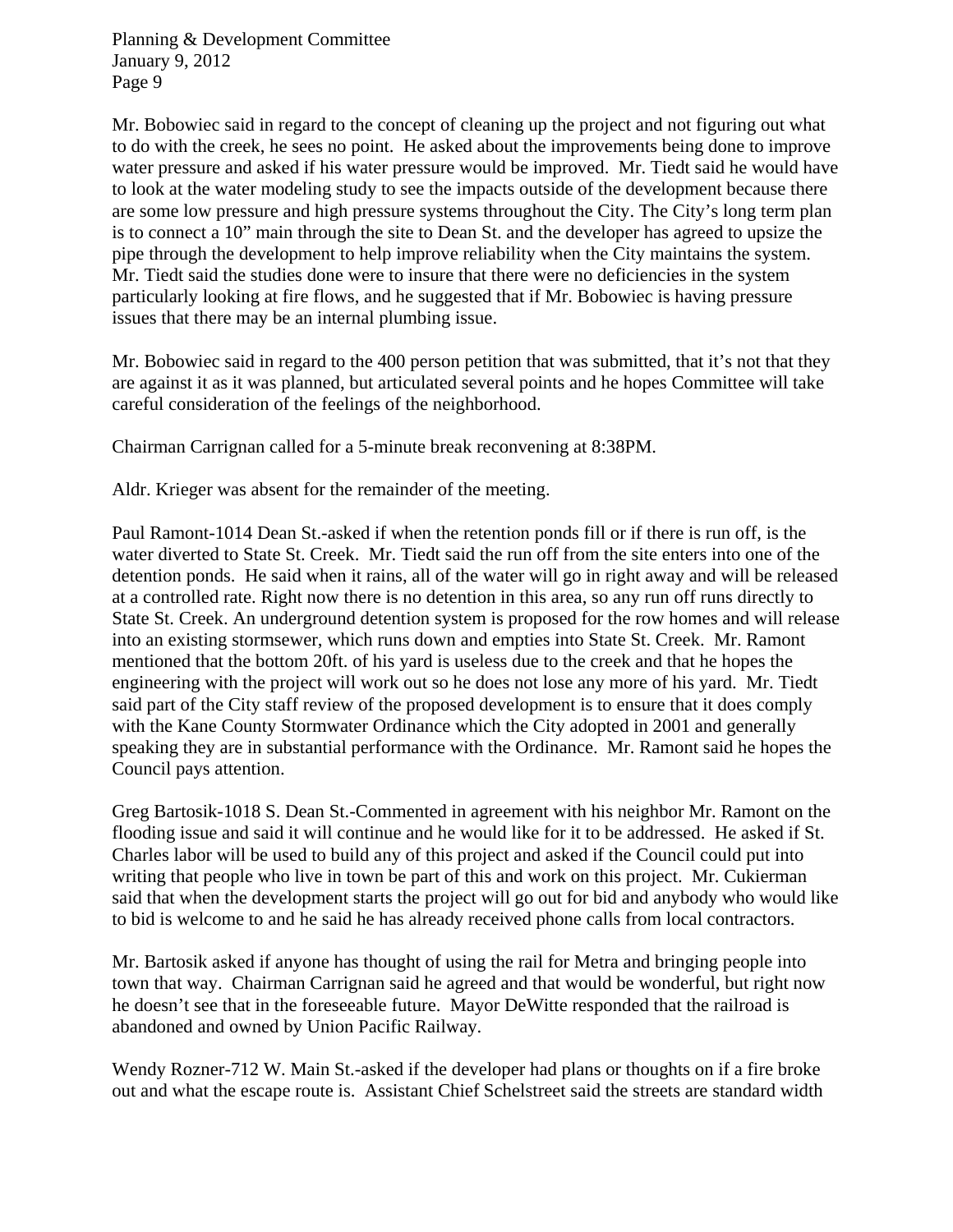and that the developer worked with the Fire Dept. to add an additional connection. They are planning for residential sprinklers and he feels the Fire Dept. can absolutely protect the development.

Ms. Rozner asked about the path for vehicles once the construction starts. Chairman Carrignan said that point came up at the last meeting about the remediation and he said it's something that's under consideration at this point.

Brian Lavolpe- 1219 Dean St.-said he was confused in regard to being told the TIF money would not go toward the remediation and then after cleanup it would be a "pay as you go". Chairman Carrignan said they would have to refer to the minutes from the previous meeting but that he did not recall the conversation. Mr. Lavolpe commented on traffic between Dean and 9<sup>th</sup>.

Mario Vanderheyden -115 N.  $7<sup>th</sup>$  St.- 700 W. Main St.-asked how many unimpacted common area parking spots will be available for the townhomes. Mr. Smith said all units will have two car garages, and in addition the single-family and the townhomes will have sufficient parking for two more cars stacked in each driveway. He said the plan indicated there is a total of 544 spaces planned which is a ratio of 3.82 spaces for every unit. Mr. Vanderheyden asked if there will be on street parking. Mr. Smith said to the extent that it can be accounted for with driveway cuts, probably temporary parking, but as far as overnight night parking he is not sure, but that yes there will be on street parking.

Mr. Vandeheyden said in regard to the widening of  $7<sup>th</sup>$  St. that it affects him directly being a rental owner on 700 W. Main St. because it will take the easement to the front porch which will make it unlivable and unrentable, which will impact his business. Chairman Carrignan said the  $7<sup>th</sup>$  St. widening is not part of the deal right now but just a proposal and option in the traffic study.

Barb Penzato-123 N.  $6<sup>th</sup>$  St. asked if there is a consideration for eliminating street parking and has the traffic study considered that there is not room for two cars to pass with cars parked on the street. Ms. Tungare said she can speak for the streets within the development and those streets appear to only be wide enough for parking on one side of the street. Chairman Carrignan said outside of the development he is not aware of any plans to eliminate street parking. Mr. Aboona said there will not be street parking changes to the existing streets. Ms. Tungare said she believes the City has a process in place with the Police Dept. to request no parking signs, so that question can be directed to the Police Dept. Ms. Penzato stated her concern is that if traffic becomes a problem due to the development and they stop allowing street parking that the people in the neighborhood need there to be parking on the streets.

Chairman Carrignan moved to the comments portion of the process and said Committee would come back with questions, a debate and then a vote on Feb. 13.

Mike Hanson-205 N.  $9<sup>th</sup>$  St.-said as far as remediation that the property has chemicals from over 30 years ago and it is not just concrete and fiberglass that needs to be removed from the site. There is serious stuff needing to be done to the property.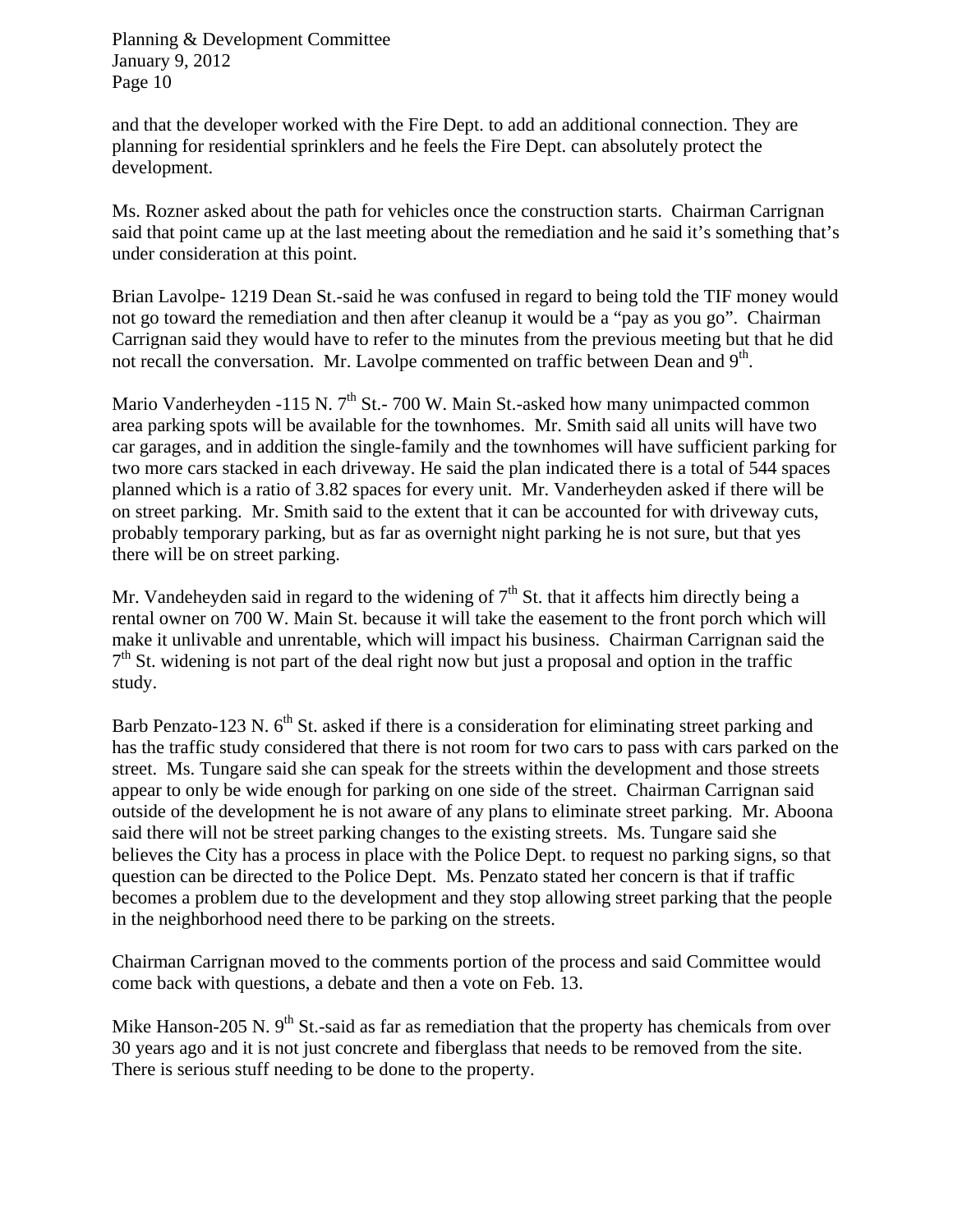Jason Warden-517 Cedar St.-asked Committee to take into account that the traffic study is using the best case scenario for the amount of cars coming and going in the peak hours and the worst case scenario for the 220,000 sq. ft. industrial property that was there. He asked the Committee to request an actual number study for the traffic. He said they were able to go in and demolish the building and remove anything of value with no fear, but the stuff that is worth nothing is still there.

David Amundson-500 Cedar St.-said he has launched a group called "Citizens For The Responsible Redevelopment of Applied Composites". He said they are not haters and that someone proposing to put \$42 million in our neighborhood does the City good. At the same time, the people who have to live there and have to deal with the impact of what is being built would like to think they have a voice, and are looking to the Committee to be advocates on their behalf to ensure that the best possible scenario is the one that will be built. He made points as far as responsible redevelopment including: cleaning up the mess they made at the soonest possible date; respect the existing light industrial with buffer space for the noise; need for better traffic flow due to very few outlets; respect the existing character of the surrounding neighborhood with lower density and more variety; and emphasis on the sustainable green aspects of the neighborhood with high efficiency design for the new building. He said he thinks the redevelopment could be a shining star in their neighborhood with a trickledown effect to the rest of the neighborhood.

Brian Lavolpe-1219 Dean St.-thanked the Committee for accepting his emails and responding with their thoughts. He said the development is all cookie cutters besides the façade; there is no variety as far as there being any single level homes. The townhomes don't fit and would be an eye sore. The traffic is a big deal and he is concerned about if the development does go through, the construction traffic it will cause on Dean St. He said he just doesn't like it, he doesn't like the developer's attitude and the way they are forcing the City to go along with only their plan. He feels they are bullies.

Amy Anderson-109 S.  $7<sup>th</sup>$  St-thanked the Committee for monitoring the City wisely. She said Lexington has a right to have their business and that the community should welcome them but that with 144 homes, the traffic is an issue and is going to alter their lives and that they look to the Committee for their wisdom and their concern for the neighborhood's safety.

Joe Masiokas-23 N.  $7<sup>th</sup>$  St.-mentioned all the chemicals that have been dumped into the creek. He said he is opposed to the project primarily due to the traffic and he has talked to many people regarding what should be done to the property and they universally agreed that a project involving independent and assisted living for seniors and handicapped, because no children would be added to the schools, jobs would be created and seniors do not drive much. He said if the project were passed as such it would negatively affect the property values on  $7<sup>th</sup>$  and State St., and others in the area due to the traffic affecting the appeal of homes for sale in the area.

Gene Schaefer - 925 Dean. St.-said the traffic study should be redone due to the current study being done before Illinois Central School Bus was in operation and it was in June while school was not in session. He said the school bus traffic in the area currently is not District 303 busses.